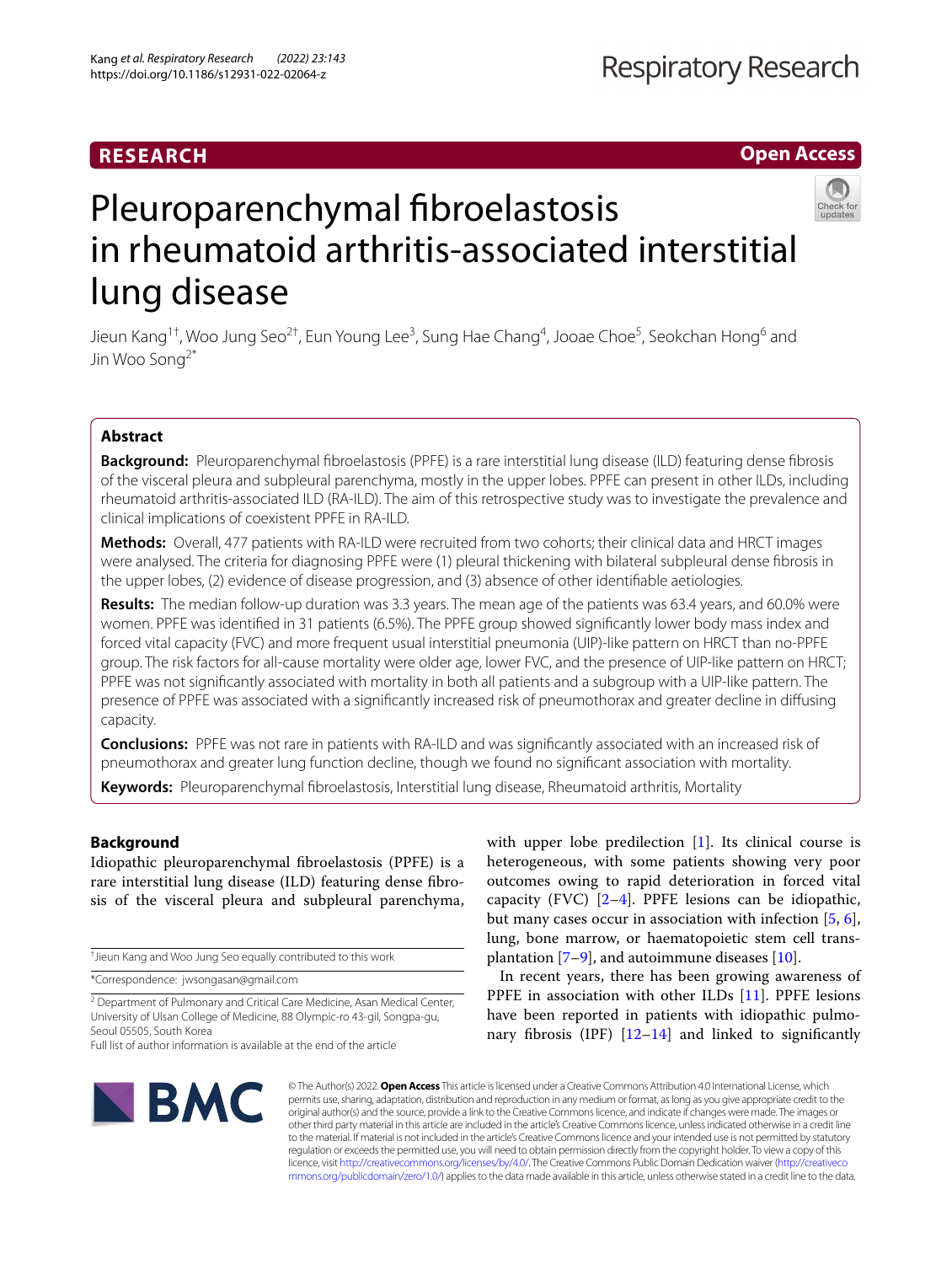higher rates of pneumothorax or pneumomediastinum [[13,](#page-8-11) [14](#page-8-10)]. In another study on 359 patients with systemic sclerosis-ILD, the overall prevalence of PPFE was 18.0%, and the presence of PPFE was a signifcant prognostic factor for mortality [[15](#page-8-12)].

Rheumatoid arthritis (RA) is a common connective tissue disease (CTD) that can be accompanied by PPFE [\[10](#page-8-7)]. Nevertheless, clinical implications of coexistent PPFE in RA-ILD are largely unknown. In a previous Japanese study involving 113 patients with CTD–ILD, PPFE was a signifcant risk factor for respiratory-related mortality [[11\]](#page-8-8). However, it only included 31 patients with RA; no investigations have specifcally evaluated this matter in a large cohort of patients with RA-ILD. Therefore, we evaluated the prevalence and clinical implications of PPFE in patients with RA-ILD.

## **Methods**

#### **Study patients**

The study involved two cohorts of patients with RA-ILD: the Asan Medical Center (AMC) and Korean Rheumatoid Arthritis Interstitial Lung disease (KORAIL) cohorts. The AMC cohort is a retrospective cohort including 309 patients with RA-ILD (biopsy proven in 75 patients) diagnosed during January 2002–August 2018 at Asan Medical Center, Seoul, Republic of Korea. The KORAIL cohort is a prospective observational cohort including 168 patients with RA-ILD (biopsy proven in eight patients) recruited from six tertiary hospitals in the Republic of Korea (Daegu Catholic University Hospital, Kyung Hee University Hospital, Seoul National University Hospital, Seoul National University Bundang Hospital, Severance Hospital, and Soonchunhyang University Hospital) during January 2015–June 2018.

RA was diagnosed by rheumatologists based on the 2010 American College of Rheumatology/European League Against Rheumatism criteria [\[16](#page-8-13)], while ILD was diagnosed based on high-resolution computed tomography (HRCT) imaging and/or pathological findings. The study protocol was approved by the Institutional Review Board of Asan Medical Center (No.: 2020-0665) and Seoul National University Hospital (No.: 1801‐044‐931).

#### **Data collection**

Baseline demographic, laboratory, pulmonary function test, and HRCT data were collected for all patients. Survival data of patients in the AMC cohort were retrospectively obtained from medical records and/or the records of National Health Insurance of Korea, whereas those of patients in the KORAIL cohort were collected prospectively.

Spirometry was performed, and the difusing capacity of the lung for carbon monoxide ( $DL<sub>CO</sub>$ ), as well as lung volumes, were measured according to American Toracic Society (ATS)/European Respiratory Society (ERS) recommendations [\[17](#page-8-14)[–19\]](#page-8-15).

Data regarding pulmonary complications and followup pulmonary function tests were only available in the AMC cohort and obtained from records of follow-up visits (usually at intervals of 3–6 months) or hospitalisations. Pulmonary complications were categorised as pneumothorax, pneumomediastinum, acute exacerbation, pulmonary embolism, pulmonary hypertension, and lung cancer. Acute exacerbation was defned according to the criteria suggested by Collard et al., used for patients with IPF [[20](#page-8-16)]. Pulmonary hypertension was defined as a maximal tricuspid regurgitation velocity of>3.4 m/s on echocardiography, based on the 2015 European Society of Cardiology/ERS guidelines [[21](#page-8-17)]. Patients' clinical courses were followed from the diagnosis of RA-ILD until death, follow-up loss, or December 2019, whichever came frst.

# **HRCT evaluation**

HRCT images were independently reviewed by one radiologist (J.C.) and one pulmonologist (W.J.S.). Disagreement was resolved by consensus. Inter-rater agreement for the presence of PPFE was moderate (κ statistics: 0.747). We used the clinico-radiological criteria for diagnosing PPFE previously described [\[14](#page-8-10)]; these were modified from the criteria published by Reddy et al.  $[6]$  $[6]$ . They were (i) pleural thickening with associated bilateral subpleural dense fbrosis in the upper lobes; (ii) disease progression defned as an increase in upper lobe consolidation, with or without pleural thickening and/or a decrease in upper lobe volume on serial images; and (iii) absence of other identifable aetiologies (history of radiation therapy in the upper lung zones or active pulmonary infection). Defnite PPFE was identifed if all criteria were met, while possible PPFE was defned if criteria (i) and (iii) were met. Patients with RA-ILD who had defnite or possible PPFE on HRCT were assigned to the PPFE group.

To determine PPFE severity, the extent of involvement was evaluated on a 4-point scale  $(0-3 \text{ points})$ :  $0 = \text{absent}$ ,  $1=$ affecting<10% of the pleural surface,  $2=$ affecting 10%–33% of the pleural surface,  $3=$  affecting > 33% of the pleural surface. Each of the six zones (upper, middle, and lower lung zones in the right and left lungs) was scored, and their sum was calculated. The severity was classified as either limited ( $\leq$  2/18) or extensive (> 2/18), according to previous studies

The presence of a UIP-like pattern was assessed on HRCT and diagnosed according to the HRCT classifcation of the Fleischner Society IPF diagnostic guidelines, with modification  $[23, 24]$  $[23, 24]$  $[23, 24]$ . The UIP-like pattern was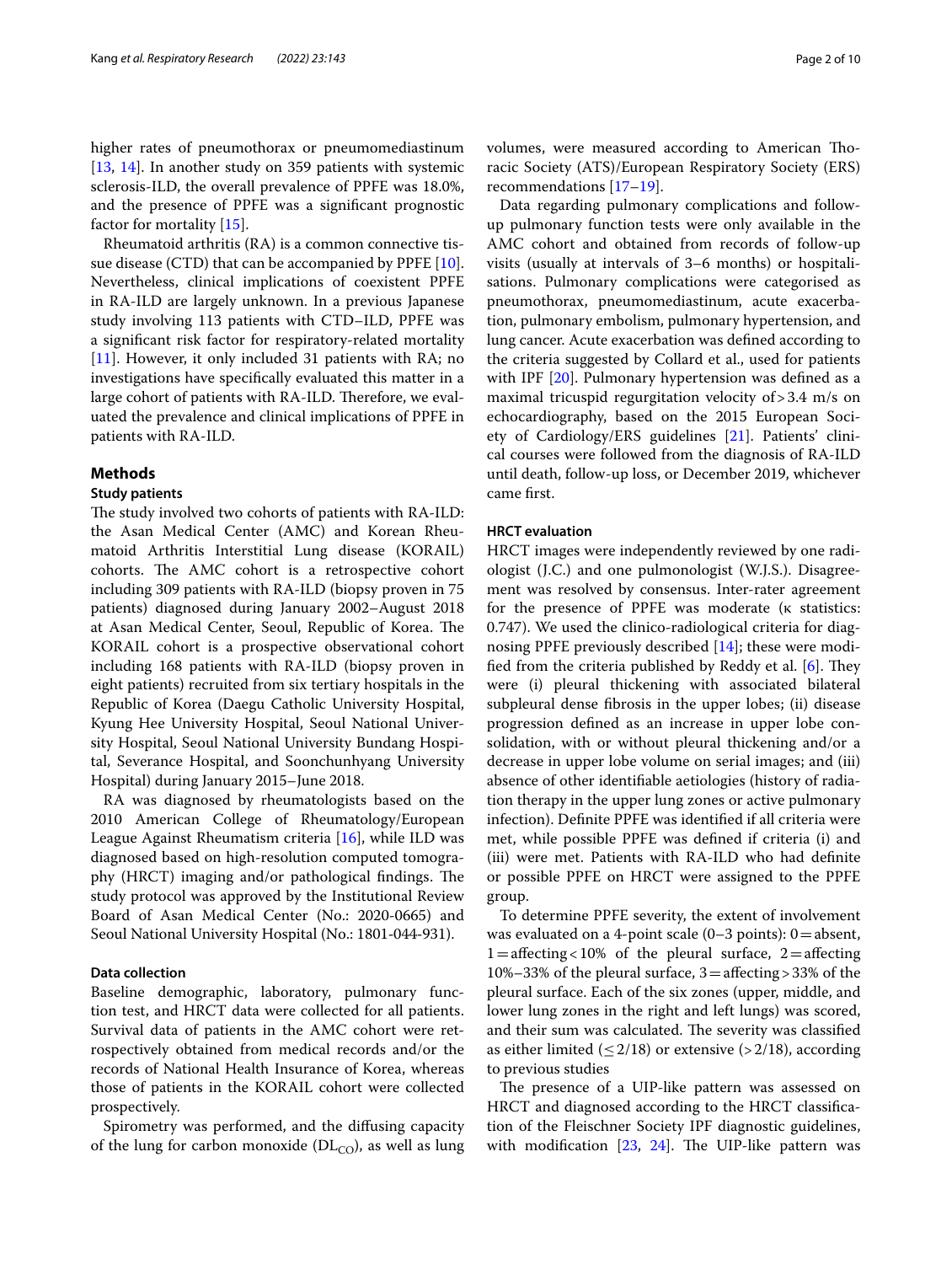defned as a reticular pattern with peripheral traction bronchiectasis or bronchiolectasis, with or without honeycombing and without features suggesting an alternative diagnosis. In our defnition of the UIP-like pattern, mosaic attenuation, air trapping, and upper- or mid-lung predominant fbrosis were not considered features of an alternative diagnosis because radiological fndings of RA-ILD include mosaic attenuation or air trapping [\[25](#page-8-20)]. Furthermore, basal-predominant distribution, a typical feature of IPF, may not be present in RA-ILD [\[26](#page-8-21)]. Given that patients who have RA-ILD with a UIP pattern showed similar outcomes irrespective of whether the distribution was IPF-like or not  $[24]$  $[24]$  $[24]$ , we determined UIPlike patterns without considering basal predominance in this study.

#### **Statistical analysis**

Data are presented as percentages for categorical variables and as means $\pm$ standard deviations or medians [interquartile range] for continuous variables. Student's *t*-test or the Mann–Whitney *U* test was used to analyse continuous variables, whereas the chi-squared and Fisher's exact tests were used to analyse categorical variables. Binary logistic regression analysis was used to identify clinical characteristics signifcantly associated with PPFE. Risk factors of all-cause mortality and predictors of pneumothorax were analysed using Cox proportional hazard models. Variables with *p*-values<0.05 in the unadjusted analyses were included in multivariable models using the enter method. Kaplan–Meier estimates and the log-rank test were used for survival analysis. The efect of time changes on pulmonary function was compared using a linear mixed model, with a covariance pattern for repeated observations. Data were analysed using the Statistical Package for the Social Sciences software version 23.0 (IBM Corp., Armonk, N.Y., USA) and R software (version 3.5.2; R Development Core Team, Vienna, Austria).

# **Results**

#### **Study patients**

The study included 477 patients with RA-ILD: 309 from the AMC cohort and 168 from the KORAIL cohort. Among all patients, the mean age was 63.4 years, and female patients were predominant (60.0%). The baseline characteristics of the study patients in each hospital are described in Table S1 in Additional fle [1.](#page-7-0) Patients in the AMC cohort were younger, and there were more male, ever-smokers, and seronegative patients in that cohort. With respect to lung function, patients in the AMC cohort showed significantly lower FVC,  $FEV_1$ , and  $DL<sub>CO</sub>$  than those in the KORAIL cohort. Lung volume data were not available in the KORAIL cohort. A UIP-like pattern on HRCT was more frequently found in the AMC cohort than in the KORAIL cohort  $(85.1\% \text{ vs. } 60.1\%).$  The median follow-up duration was 3.3 years (3.9 and 2.7 years in the AMC and KORAIL cohorts, respectively).

#### **Prevalence and associated features of PPFE**

PPFE was identifed in 31 patients (6.5%) among the total cohorts (definite=10; possible=21); 17 of them (54.8%) had extensive PPFE. The prevalence of PPFE was 4.5% (14/309) and 10.1% (17/168) in the AMC and KORAIL cohort, respectively. Examples of limited and extensive PPFE are shown in Fig. S1 in Additional file [1](#page-7-0). PPFE was signifcantly more frequent in patients with a UIP-like pattern than in those without (8.8 vs. 3.7%;  $p = 0.023$ .

Baseline characteristics of the PPFE and no-PPFE groups are compared in Table [1](#page-3-0). The PPFE group had signifcantly lower mean body mass index (BMI) and FVC than the no-PPFE group, as well as higher C-reactive protein (CRP) levels and more frequent UIP-like patterns. The multivariable logistic analysis found that lower BMI and FVC were independently associated with PPFE (Table [2\)](#page-4-0).

#### **Survival**

Survival analysis was performed for all cohort patients  $(n=477)$ . During the study period, 145 patients died (30.4% of all patients), and the estimated median survival was 10.3 years  $(95\% \text{ CI: } 8.4-12.3 \text{ years})$ . There were 9 deaths in the PPFE group (29.0%) and 136 in the no-PPFE group (30.5%). Figure [1](#page-4-1)A shows the survival curves according to the presence of PPFE. Median survival did not signifcantly difer between patients with PPFE  $(8.4 \text{ years}$  [95% CI: 3.6–13.2 years]) and those without (10.4 years [95% CI, 8.5–12.3];  $p=0.295$ ). With regard to PPFE severity, patients with extensive PPFE showed a trend towards worse survival (median survival: 6.2 years) than those with limited PPFE (median survival: 8.4 years;  $p=0.057$ ) and significantly worse survival than those without PPFE (median survival: 10.4 years;  $p=0.029$ ), as shown in Fig. [1](#page-4-1)B.

To identify risk factors for all-cause mortality, Cox proportional hazard analyses were performed. In the unadjusted analysis, age, sex, ever-smoker, FVC,  $DL_{CO}$ , a UIP-like pattern on HRCT, and extensive PPFE were signifcantly associated with mortality (Table [3\)](#page-5-0), whereas all PPFE (limited + extensive) was not. In the multivariable model, older age, lower FVC, and a UIP-like pattern on HRCT were signifcant risk factors for mortality, but extensive PPFE was not.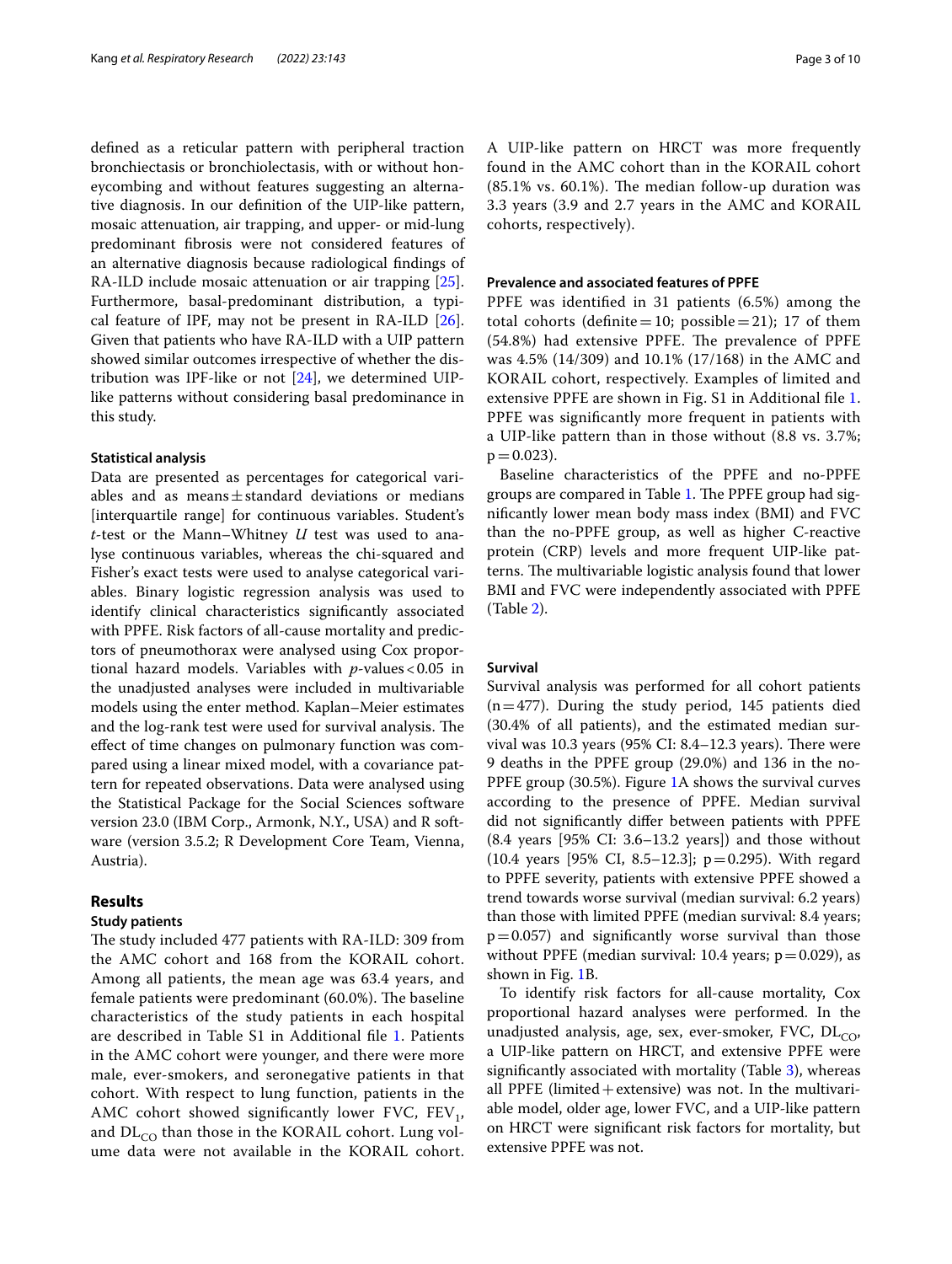| <b>Variables</b>                     | <b>Total</b>       | <b>PPFE</b>        | <b>No PPFE</b>     | p-value |  |
|--------------------------------------|--------------------|--------------------|--------------------|---------|--|
| Number of patients                   | 477                | 31                 | 446                |         |  |
| Age                                  | $63.4 \pm 9.8$     | $65.7 \pm 10.6$    | $63.2 \pm 9.7$     | 0.165   |  |
| Men                                  | 191 (40.0)         | 12(38.7)           | 179 (40.1)         | > 0.999 |  |
| Ever-smoker                          | 183 (38.4)         | 10(32.3)           | 173 (38.8)         | 0.568   |  |
| <b>BMI</b>                           | $23.6 \pm 3.1$     | $21.4 \pm 2.3$     | $23.7 \pm 3.1$     | < 0.001 |  |
| <b>ESR</b>                           | 40.0 [23.0;67.0]   | 43.0 [26.5;75.0]   | 40.0 [22.0;67.0]   | 0.517   |  |
| CRP                                  | $1.0$ [0.2;4.7]    | 3.0 [0.6;10.7]     | $0.9$ [0.2;4.4]    | 0.017   |  |
| <b>RF</b>                            | 391 (82.0)         | 28 (93.3)          | 363 (83.3)         | 0.200   |  |
| RF titre                             | 120.0 [43.7;363.0] | 120.0 [39.1;439.8] | 120.0 [44.3;351.5] | 0.875   |  |
| Anti-CCP                             | 377 (79.0)         | 29 (96.7)          | 348 (84.5)         | 0.103   |  |
| Anti-CCP titre                       | 200.0 [41.8;340.0] | 200.0 [60.8;559.9] | 200.0 [40.5;340.0] | 0.175   |  |
| Pulmonary function                   |                    |                    |                    |         |  |
| FVC (%pred.)                         | 78.0 ± 18.3        | $70.2 \pm 20.0$    | $78.5 \pm 18.1$    | 0.016   |  |
| FEV <sub>1</sub> (%pred.)            | $84.2 \pm 21.1$    | 79.6 ± 23.5        | $84.5 \pm 20.9$    | 0.220   |  |
| FEV <sub>1</sub> /FVC                | $80.3 \pm 8.8$     | $82.4 \pm 8.5$     | $80.1 \pm 8.8$     | 0.171   |  |
| $DL_{CO}$ (%pred.)                   | $66.6 \pm 20.0$    | $62.1 \pm 22.5$    | $66.9 \pm 19.8$    | 0.204   |  |
| TLC <sup>a</sup> (%pred.)            | $76.7 \pm 16.1$    | 72.8 ± 19.9        | $76.9 \pm 16.0$    | 0.393   |  |
| RV <sup>a</sup> (%pred.)             | $66.1 \pm 20.1$    | $69.6 \pm 25.5$    | $65.9 \pm 20.0$    | 0.548   |  |
| RV/TLC <sup>a</sup>                  | $0.8$ [0.7;1.0]    | $0.9$ [0.8;1.3]    | $0.8$ [0.7;0.9]    | 0.084   |  |
| UIP-like pattern on HRCT             | 260 (54.5)         | 23(74.2)           | 237 (53.1)         | 0.023   |  |
| Treatment                            |                    |                    |                    | 0.556   |  |
| None                                 | 318 (66.7)         | 19(61.3)           | 299 (67.0)         |         |  |
| Corticosteroid $\pm$ IM <sup>b</sup> | 159 (33.3)         | 12(38.7)           | 147 (33.0)         |         |  |

<span id="page-3-0"></span>**Table 1** Baseline characteristics of the PPFE and no-PPFE groups of patients with RA-ILD

Data are presented as mean  $\pm$  standard deviation, median [interquartile range], or number (%), unless otherwise indicated

PPFE, pleuroparenchymal fbroelastosis; RA, rheumatoid arthritis; ILD, interstitial lung disease; BMI, body mass index; ESR, erythrocyte sedimentation rate; CRP, C-reactive protein; RF, rheumatoid factor; anti-CCP, anti-cyclic citrullinated peptide; FVC, forced vital capacity; FEV<sub>1</sub>, forced expiratory volume in 1 s; DLco, diffusing capacity for carbon monoxide; TLC, total lung capacity; RV, residual volume; UIP, usual interstitial pneumonia; HRCT, high-resolution chest tomography; IM, immunosuppressant

<sup>a</sup> Lung volume measurements were only available from patients in the AMC cohort

<sup>b</sup> Immunosuppresants include azathioprine (n = 47), mycophenolate mofetil (n = 43), cyclosporin (n = 7), and cyclophosphamide (n = 3)

# **Clinical course and longitudinal pulmonary function changes**

In the AMC cohort ( $n=309$ ), data regarding the development of pulmonary complication and sequential pulmonary function data were available. Pneumothorax occurred in four patients with PPFE (28.6%), of whom three developed recurrent pneumothorax ( $\geq 2$  times) (Table  $S2$  in Additional file [1\)](#page-7-0). Pneumothorax was signifcantly more frequent in patients with PPFE than in those without  $(28.6\% \text{ vs. } 6.1\%; \text{ p} = 0.012)$ . The incidence rates of pulmonary hypertension, acute exacerbation, lung cancer, or pulmonary thromboembolism were not signifcantly diferent between patients with and without PPFE. PPFE was a signifcant risk factor for pneumothorax (hazard ratio [HR]: 10.046, 95% confdence interval [CI]:  $3.207 - 31.469$ ;  $p < 0.001$ ), after adjustment for sex, smoking, and  $DL_{CO}$ , as shown in Table [4.](#page-5-1)

Figure [2](#page-6-0) and Additional fle [1](#page-7-0): Table S3 show longitudinal changes in FVC and  $DL_{CO}$  in the PPFE and no-PPFE groups. In the PPFE group, the decline in FVC was numerically greater and  $DL<sub>CO</sub>$  was significantly greater than those in the no-PPFE group (Fig. [2A](#page-6-0), B respectively).

#### **Subgroup analysis**

Because a UIP-like pattern, the most common radiological pattern in RA-ILD  $[27]$  $[27]$ , significantly influences mortality of patients with RA-ILD [\[28](#page-8-23)], subgroup analyses were performed according to the presence of a UIP-like pattern to determine the clinical implications of PPFE independent of the effect of a UIP-like pattern. The number of patients with a UIP-like pattern was 364, comprising 76.3% of the total cohort. Of them, 28 patients had coexistent PPFE; they showed signifcantly lower BMI, higher CRP level, and lower FVC than those with only a UIP-like pattern (Table S4 in Additional fle [1\)](#page-7-0). In this subgroup of patients, PPFE did not appear to have a signifcant impact on mortality. Extensive PPFE was linked to mortality in the unadjusted Cox hazard model (HR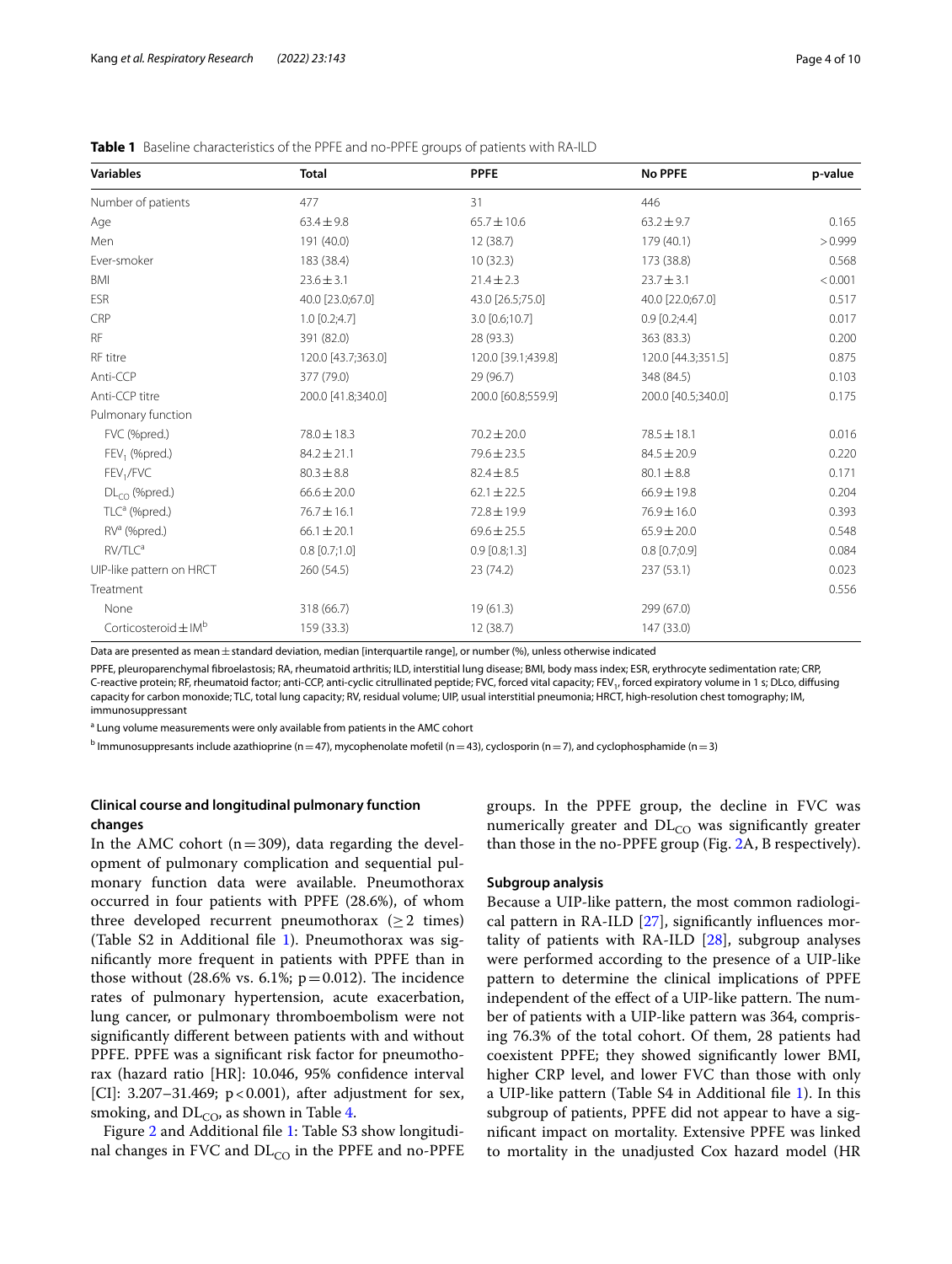| <b>Variables</b>         | Unadjusted analysis |                  |         | Multivariable analysis |                 |         |  |
|--------------------------|---------------------|------------------|---------|------------------------|-----------------|---------|--|
|                          | <b>HR</b>           | 95% CI           | p-value | <b>HR</b>              | 95% CI          | p-value |  |
| Age                      | 1.029               | 0.988-1.071      | 0.165   |                        |                 |         |  |
| Men                      | 0.942               | $0.446 - 1.989$  | 0.876   |                        |                 |         |  |
| Ever-smokers             | 0.751               | $0.346 - 1.634$  | 0.471   |                        |                 |         |  |
| BMI                      | 0.761               | $0.664 - 0.872$  | < 0.001 | 0.771                  | $0.668 - 0.889$ | < 0.001 |  |
| ESR                      | 1.003               | $0.991 - 1.015$  | 0.616   |                        |                 |         |  |
| <b>CRP</b>               | 1.026               | 1.000-1.053      | 0.049   | 1.024                  | $0.996 - 1.053$ | 0.089   |  |
| <b>FVC</b>               | 0.975               | 0.956-0.995      | 0.016   | 0.979                  | $0.959 - 1.000$ | 0.047   |  |
| <b>DLco</b>              | 0.988               | $0.969 - 1.007$  | 0.204   |                        |                 |         |  |
| TLC                      | 0.984               | $0.949 - 1.021$  | 0.392   |                        |                 |         |  |
| <b>RV</b>                | 1.009               | $0.981 - 1.038$  | 0.547   |                        |                 |         |  |
| UIP-like pattern on HRCT | 3.056               | $0.911 - 10.246$ | 0.070   | 2.615                  | 0.756-9.038     | 0.129   |  |
| Corticosteroid $\pm$ IM  | 1.285               | $0.607 - 2.717$  | 0.512   |                        |                 |         |  |

<span id="page-4-0"></span>

|  |  | Table 2 Clinical characteristics associated with PPFE in all study patients with RA-ILD |  |  |  |  |  |  |
|--|--|-----------------------------------------------------------------------------------------|--|--|--|--|--|--|
|--|--|-----------------------------------------------------------------------------------------|--|--|--|--|--|--|

*PPFE* pleuroparenchymal fbroelastosis, *RA* rheumatoid arthritis, *ILD* interstitial lung disease, *HR* hazard ratio, *CI* confdence interval, *BMI* body mass index, *RF* rheumatoid factor, *anti-CCP* anti-cyclic citrullinated peptide, *ESR* erythrocyte sedimentation rate, *CRP* C-reactive protein, *FVC* forced vital capacity, *DLco* difusing capacity for carbon monoxide, *TLC* total lung capacity, *RV* residual volume, *UIP* usual interstitial pneumonia, *HRCT* high-resolution chest tomography, *IM* immunosuppressant



<span id="page-4-1"></span>2.142, 95% CI: 0.992–4.624; p=0.052) but not in the multivariable analysis (Table S5 in Additional fle [1](#page-7-0)). Pneumothorax developed signifcantly more frequently  $(28.6\% \text{ vs. } 6.8\%; \text{ p} = 0.018; \text{ Table S6 in Additional file 1})$  in patients with coexistent PPFE. After adjustment for sex, smoking, and  $DL_{CO}$ , PPFE remained a significant risk factor for pneumothorax (HR 8.147, 95% CI: 2.597–25.560; p<0.001) (Table S7 in Additional fle [1\)](#page-7-0). Longitudinal

lung function data were available for patients with RA-UIP in the AMC cohort. Compared with the no-PPFE group, the declines of FVC and DLCO were numerically greater in the PPFE group although we did not fnd statistical signifcance (Table S5 in Additional fle [1](#page-7-0)). Patients without a UIP-like pattern  $(n=113)$  included only 3 patients with coexistent PPFE (Table S9 in Additional file  $1$ ). There was no death among these 3 patients during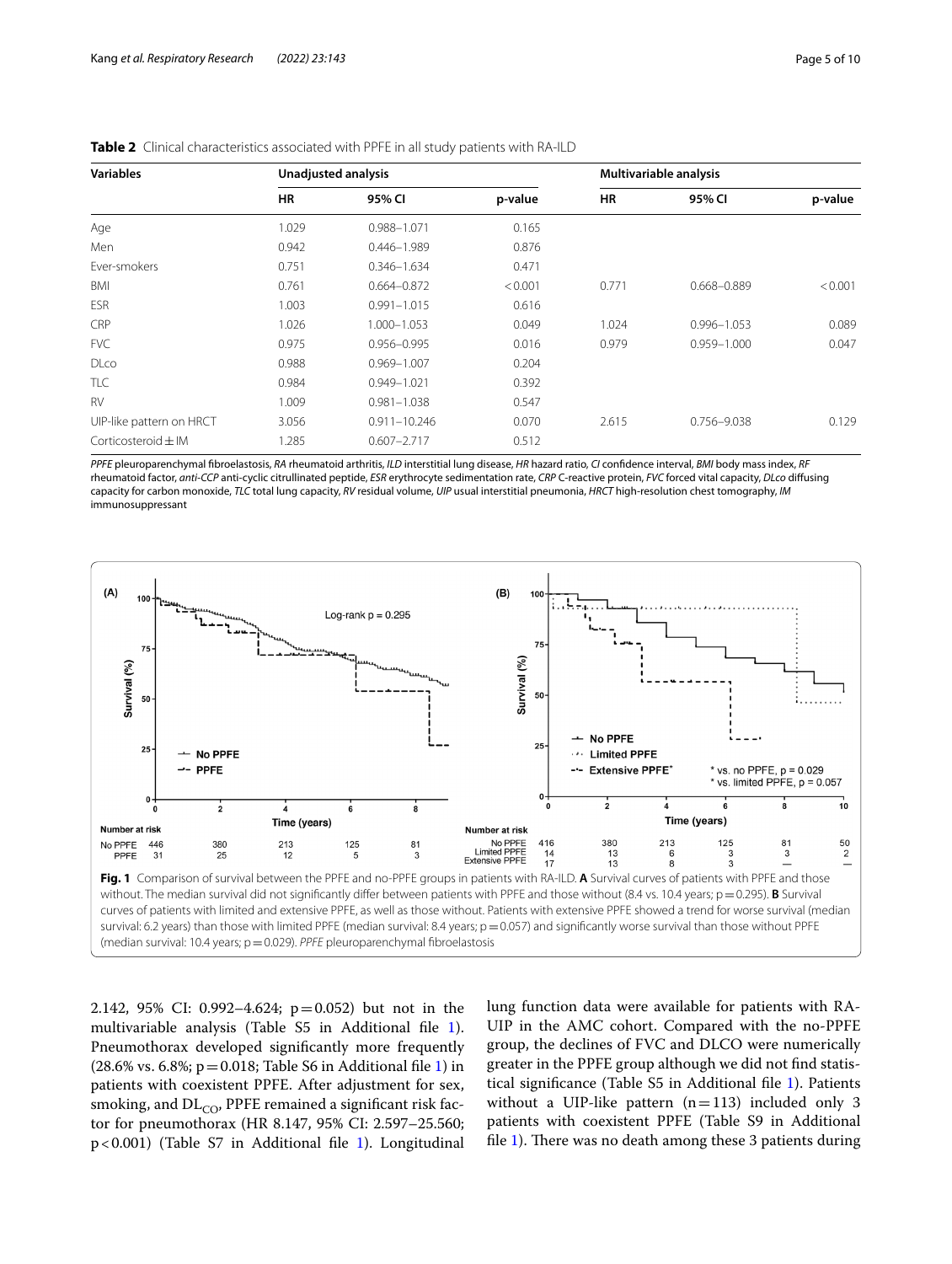| <b>Variables</b>            | Unadjusted analysis |                 |         | Multivariable analysis |                 |         |  |
|-----------------------------|---------------------|-----------------|---------|------------------------|-----------------|---------|--|
|                             | <b>HR</b>           | 95% CI          | p-value | HR                     | 95% CI          | p-value |  |
| Age                         | 1.050               | 1.032-1.069     | < 0.001 | 1.046                  | 1.026-1.066     | < 0.001 |  |
| Men                         | 1.908               | 1.375-2.648     | < 0.001 | 1.919                  | 0.964-3.819     | 0.063   |  |
| Ever-smoker                 | 1.543               | $1.113 - 2.138$ | 0.009   | 0.799                  | $0.400 - 1.596$ | 0.525   |  |
| BMI                         | 0.953               | $0.903 - 1.005$ | 0.074   |                        |                 |         |  |
| <b>FVC</b>                  | 0.983               | 0.974-0.992     | < 0.001 | 0.986                  | $0.973 - 1.004$ | 0.031   |  |
| DL <sub>CO</sub>            | 0.985               | $0.976 - 0.993$ | 0.001   | 0.993                  | $0.982 - 1.004$ | 0.206   |  |
| TLC                         | 0.985               | 0.973-0.996     | 0.009   |                        |                 |         |  |
| <b>RV</b>                   | 0.996               | $0.986 - 1.005$ | 0.360   |                        |                 |         |  |
| UIP-like pattern on HRCT    | 2.404               | 1.383-4.177     | 0.002   | 2.186                  | 1.166-4.099     | 0.015   |  |
| <b>PPFE</b>                 | 1.433               | $0.727 - 2.823$ | 0.299   |                        |                 |         |  |
| Extensive PPFE <sup>a</sup> | 2.322               | 1.080-4.995     | 0.031   | 1.618                  | $0.743 - 3.523$ | 0.226   |  |
| Corticosteroid $\pm$ IM     | 1.052               | 0.734-1.506     | 0.783   |                        |                 |         |  |

#### <span id="page-5-0"></span>**Table 3** Risk factors for all-cause mortality in patients with RA-ILD

We did not include TLC in the multivariable model, as it strongly correlated with FVC (correlation coefficient,  $r=0.895$ ;  $p<0.001$ )

*RA* rheumatoid arthritis, *ILD* interstitial lung disease, *HR* hazard ratio, *CI* confdence interval, *BMI* body mass index, *FVC* forced vital capacity, *DLco* difusing capacity for carbon monoxide, *TLC* total lung capacity, *RV* residual volume, *UIP* usual interstitial pneumonia, *PPFE* pleuroparenchymal fbroelastosis, *IM* immunosuppressant

 $^{\text{a}}$  Extensive PPFE vs. others (limited PPFE+no PPFE)

<span id="page-5-1"></span>**Table 4** Risk factors for pneumothorax in patients with RA-ILD in the AMC cohort

| <b>Variables</b>                    |           | Unadjusted analysis |         |           | Multivariable analysis |         |  |  |
|-------------------------------------|-----------|---------------------|---------|-----------|------------------------|---------|--|--|
|                                     | <b>HR</b> | 95% CI              | p-value | <b>HR</b> | 95% CI                 | p-value |  |  |
| Age                                 | 1.003     | $0.962 - 1.047$     | 0.879   |           |                        |         |  |  |
| Men                                 | 2.684     | 1.102-6.539         | 0.030   | 0.572     | $0.083 - 3.948$        | 0.571   |  |  |
| Fver-smokers                        | 3.119     | 1.248-7.791         | 0.015   | 6.114     | 0.796-46.945           | 0.082   |  |  |
| BMI                                 | 0.900     | $0.79 - 1.040$      | 0.152   |           |                        |         |  |  |
| <b>FVC</b>                          | 0.986     | $0.961 - 1.012$     | 0.286   |           |                        |         |  |  |
| DL <sub>CO</sub>                    | 0.968     | $0.945 - 0.992$     | 0.008   | 0.968     | 0.944-0.993            | 0.011   |  |  |
| TLC                                 | 0.990     | $0.963 - 1.019$     | 0.500   |           |                        |         |  |  |
| <b>RV</b>                           | 0.984     | $0.960 - 1.008$     | 0.198   |           |                        |         |  |  |
| UIP-like pattern on HRCT            | 3.630     | 0.487-27.071        | 0.209   |           |                        |         |  |  |
| <b>PPFF</b>                         | 6.876     | 2.295-20.595        | 0.001   | 10.046    | 3.207-31.469           | < 0.001 |  |  |
| $\text{Corticosteroid} + \text{IM}$ | 0.550     | $0.186 - 1.627$     | 0.280   |           |                        |         |  |  |

*RA* rheumatoid arthritis, *ILD* interstitial lung disease, *HR* hazard ratio, *CI* confdence interval, *BMI* body mass index, *FVC* forced vital capacity, *DLco* difusing capacity for carbon monoxide, *TLC* total lung capacity, *RV* residual volume, *UIP* usual interstitial pneumonia, *PPFE* pleuroparenchymal fbroelastosis, *IM* immunosuppressant

the follow-up period whereas 14 patients (12.7%) died in those without PPFE.

# **Discussion**

In this study, we analysed the prevalence and clinical implications of PPFE in patients with RA-ILD. The prevalence of PPFE was 6.5% in our study patients. Patients with PPFE had a lower BMI and FVC at baseline, higher CRP level, and more frequent UIP patterns on HRCT. Moreover, PPFE was signifcantly associated with increased pneumothorax risk and greater decline in lung function but not with mortality.

Idiopathic PPFE is listed as a rare idiopathic interstitial pneumonia in the classifcations of the ATS/ERS [\[1](#page-8-0)]; however, PPFE is not rare in patients with other ILDs. In their retrospective study, Lee et al. reported that PPFE was present in 6.3% of 445 patients with IPF [\[14](#page-8-10)]. In another study, Oda et al. reported that 8.2% of 110 Japanese patients with IPF had biopsy-confrmed PPFE [ $13$ ]. The prevalence of PPFE may vary depending on the type of ILD. In a recent study involving 359 patients with systemic sclerosis-ILD from two cohorts, the PPFE prevalence was 18.1% [[15](#page-8-12)]. In another study analysing chest CT images of 233 patients with hypersensitivity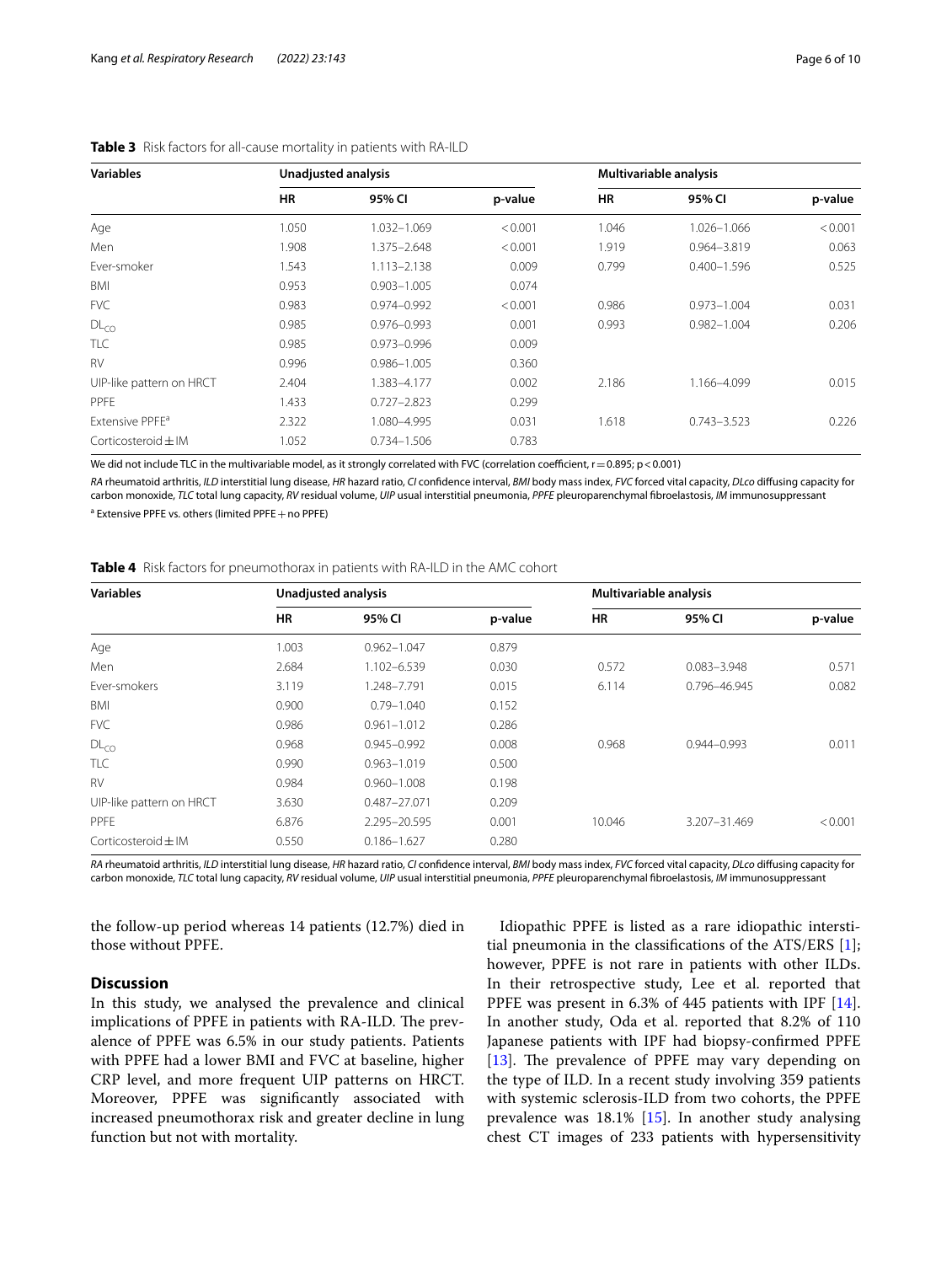

<span id="page-6-0"></span>pneumonitis, 23% of patients showed marked PPFE [\[22](#page-8-24)]. To our knowledge, the present study was the frst to investigate the prevalence of PPFE in patients with RA-ILD. It remains unclear whether the prevalence of PPFE difers depending on the underlying ILD, and if so, which ILDs frequently accompany PPFE.

In this study, patients with PPFE had similar characteristics as those in previous studies, namely lower BMI and FVC [[13,](#page-8-11) [14,](#page-8-10) [29](#page-8-25), [30](#page-8-26)]. PPFE is characterised by restrictive ventilatory impairment and markedly reduced FVC that are likely caused by pleural fbrosis and thoracic cage deformity [\[31](#page-8-27)]. Notably, PPFE was more frequent in patients with a UIP-like pattern on HRCT in this study. Previous studies have also shown that a UIP is the commonest pattern of fbrotic ILD that coexists with PPFE, with a prevalence of 25–54% [[3,](#page-8-28) [6,](#page-8-4) [29](#page-8-25)]. A UIP pattern is characterised by progressive fbrosis, mainly in the lower lobes [[23](#page-8-18)], whereas PPFE mostly involves the upper lobes [[1\]](#page-8-0); one may assume that coexistent PPFE and UIP pattern likely correlates with worse outcomes. In our subgroup of patients with a UIP-like pattern, extensive PPFE showed a trend towards higher mortality, though no signifcant impact was found in the multivariable analysis.

PPFE appeared not to infuence mortality in patients with RA-ILD in the present study. The  $DL<sub>CO</sub>$  decline rate was signifcantly greater in the PPFE group than in the no-PPFE group, though there was only a numerically greater decline in FVC. In contrast, the aforementioned study performed on patients with systemic sclerosis-ILD showed that PPFE was an independent prognostic factor; the HR for mortality was 1.89 (95% CI: 1.10–3.25), adjusted for clinical characteristics such as age, sex, treatment, and Goh staging [[32\]](#page-8-29). PPFE has also been linked to a greater decline in FVC (66 mL/ year vs. 44 mL/year;  $p=0.08$ ) [\[15\]](#page-8-12). One plausible explanation for the discrepant results is due to diferent types of underlying ILD. In a previous study including patients with IPF, PPFE did not signifcantly impact mortality, similar to the present study [\[14](#page-8-10)], which included patients with RA-ILD, in whom a UIP pattern was the most common radiological subtype [[33–](#page-8-30)  $35$ ] and a significant risk factor for mortality  $[28]$  $[28]$  $[28]$ . The impact of PPFE might have been less signifcant than that of the UIP pattern. We performed the subgroup analyses in patients with and without a UIP-like pattern, respectively, in order to assess the impact of PPFE independent of the infuence of a UIP-like pattern. In patients showing a UIP-like pattern, the results were similar to those in all cohort patients. Patients without a UIP-like pattern included only 3 patients with PPFE and it was not possible to derive any signifcant results due to a very small number of patients. Further studies are warranted to investigate whether the type of underlying ILD is important in interpreting the clinical signifcance of PPFE.

Pneumothorax was signifcantly more common in patients with PPFE. Interestingly, three quarters of patients who developed pneumothorax in the PPFE group experienced recurrences  $(\geq 2)$ , suggesting a strong association between PPFE and pneumothorax risk. The frequent pneumothorax in idiopathic PPFE may be caused by low resistance of the pleura to shear stress or by cysts in the apical fbrotic area [[36\]](#page-9-1). Patients with PPFE showed a UIP-like pattern on HRCT more frequently than those without PPFE, and they had worse lung function; both factors may have contributed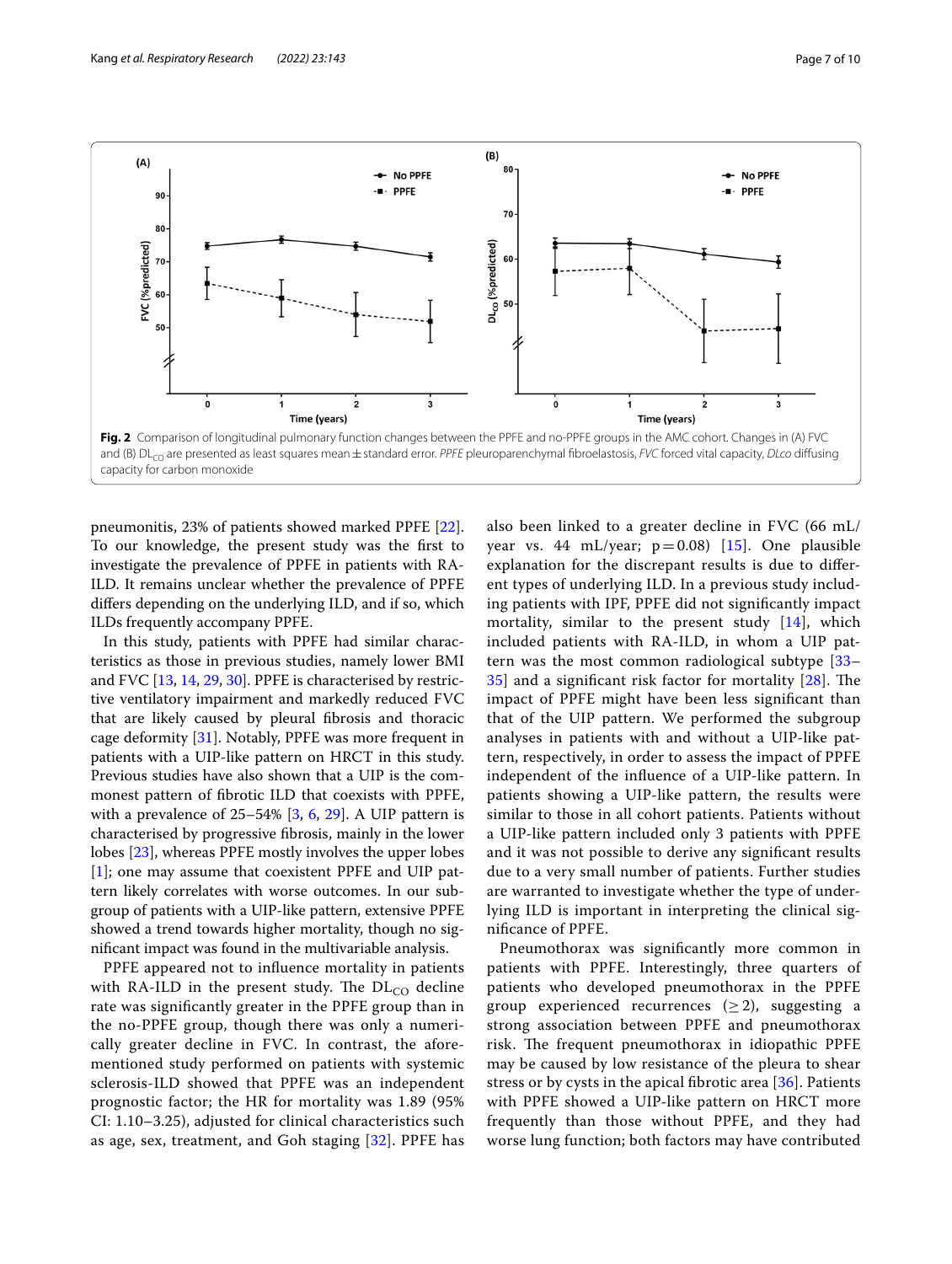to the higher risk of pneumothorax, though PPFE was also an independent risk factor for pneumothorax in our study.

There are some limitations to be addressed. First, the present study included patients from two diferent cohorts. The baseline characteristics of the AMC and KORAIL cohorts were diferent in several parameters; patients in the KORAIL cohort were older but showed better FVC and  $DL<sub>CO</sub>$ , indicating less severe disease. However, various clinical features were adjusted in our Cox proportional hazard model when analysing the impact of PPFE. Furthermore, by combining heterogeneous cohorts, we believe that our study considered a broad spectrum of disease severity. Second, the KORAIL cohort provided no information on sequential pulmonary function tests or pulmonary complications. The development of pulmonary complications, such as pneumothorax or pulmonary hypertension, was only assessed using the AMC cohort data. Nevertheless, we found that the risk of pneumothorax was higher in patients with PPFE, consistent with previous reports [\[14](#page-8-10), [15\]](#page-8-12). Data on the incidence of PPFE and mortality were available from both cohorts. Third, the diagnosis of PPFE was based on clinico-radiological assessments rather than histopathological findings. The radiological characteristics of PPFE are highly distinct from those of other ILDs. We attempted to exclude other possibilities, including apical cap, by setting disease progression as one of the diagnostic criteria. Furthermore, one previous study showed that the features of clinically diagnosed PPFE patients were similar to those of biopsy-confrmed PPFE patients, such as low BMI, high residual volume/total lung capacity ratio, and higher pneumothorax risk [[29\]](#page-8-25). In addition, tissue biopsy is not feasible in many cases and PPFE may be identified only by HRCT. Thus, the clinico-radiological criteria can be useful in real clinical practice. Last, the number of patients with PPFE was relatively small, though we recruited a large number of patients with RA-ILD. PPFE prevalence in RA-ILD appears lower than that in systemic sclerosis-ILD [[11](#page-8-8), [15\]](#page-8-12). Nonetheless, our study has value in that it was the frst to investigate the clinical impact of PPFE in RA-ILD.

In conclusion, PPFE was not rare in patients with RA-ILD, and it was signifcantly associated with an increased risk of pneumothorax and greater lung function decline, though there was no signifcant association with mortality. Further studies are needed to investigate the clinical signifcance of PPFE in patients with diferent types of ILD.

#### **Abbreviations**

AMC: Asan Medical Center; ATS: American Thoracic Society; BMI: Body mass index; CI: Confdence interval; CRP: C-reactive protein; CTD: Connective tissue disease;  $DL<sub>CO</sub>$ : Diffusing capacity of the lung for carbon monoxide; ERS: European Respiratory Society; FVC: Forced vital capacity; HR: Hazard ratio; HRCT : High-resolution computed tomography; ILD: Interstitial lung disease; IPF: Idiopathic pulmonary fbrosis; KORAIL: Korean Rheumatoid Arthritis Interstitial Lung disease; PPFE: Pleuroparenchymal fbroelastosis; RA: Rheumatoid arthritis; UIP: Usual interstitial pneumonia.

#### **Supplementary Information**

The online version contains supplementary material available at [https://doi.](https://doi.org/10.1186/s12931-022-02064-z) [org/10.1186/s12931-022-02064-z.](https://doi.org/10.1186/s12931-022-02064-z)

<span id="page-7-0"></span>Additional file 1. Additional tables and figure.

#### **Acknowledgements**

We would like to thank Jung Bok Lee (Dept of Clinical Epidemiology and Biostatistics, Asan Medical Center, University of Ulsan College of Medicine, Seoul, Republic of Korea) for his statistical advice.

#### **Author contributions**

JWS made substantial contributions to the concept and design of the study. JWS also served as a guarantor and takes full responsibility for the content of the manuscript, including the data analysis. JK and WJS made substantial contributions to the analysis and interpretation of data. JC and WJS evaluated the HRCT images. EYL, SHC, SH, and JWS were responsible for data collection. JK and WJS wrote the frst draft of the manuscript. All authors read and approved the fnal manuscript.

#### **Funding**

This study was supported by a grant from the Basic Science Program (NRF-2019R1A2C2008541, NRF-2022R1A2B5B02001602) and the Bio & Medical Technology Development Program (NRF-2022M3A9E4082647) of the National Research Foundation of Korea (NRF) funded by the Ministry of Science & ICT Technology, Republic of Korea.

#### **Availability of data and materials**

Data will be available upon reasonable request. All requests should be submitted to the corresponding author for consideration.

#### **Declarations**

#### **Ethics approval and consent to participate**

This study was conducted in accordance with the amended Declaration of Helsinki and the protocol was approved by the Institutional Review Board of Asan Medical Center (2020-0665) and Seoul National University Hospital (1801‐044‐931). Informed consent was waived due to the retrospective nature of the study.

#### **Consent for publication**

Not applicable.

#### **Competing interests**

The authors declare that they have no competing interests.

#### **Author details**

<sup>1</sup> Division of Pulmonary and Critical Care Medicine, Department of Internal Medicine, Ilsan Paik Hospital, Inje University College of Medicine, Goyang, Republic of Korea. <sup>2</sup> Department of Pulmonary and Critical Care Medicine, Asan Medical Center, University of Ulsan College of Medicine, 88 Olympic-ro 43-gil, Songpa-gu, Seoul 05505, South Korea. <sup>3</sup> Division of Rheumatology, Department of Internal Medicine, Seoul National University College of Medicine, Seoul, Republic of Korea. <sup>4</sup> Division of Rheumatology, Department of Internal Medicine, Soonchunhyang University Cheonan Hospital, Cheonan, Republic of Korea.<sup>5</sup> Department of Radiology, Asan Medical Center, University of Ulsan College of Medicine, Seoul, Republic of Korea. <sup>6</sup>Department of Rheumatology, Asan Medical Center, University of Ulsan College of Medicine, Seoul, Republic of Korea.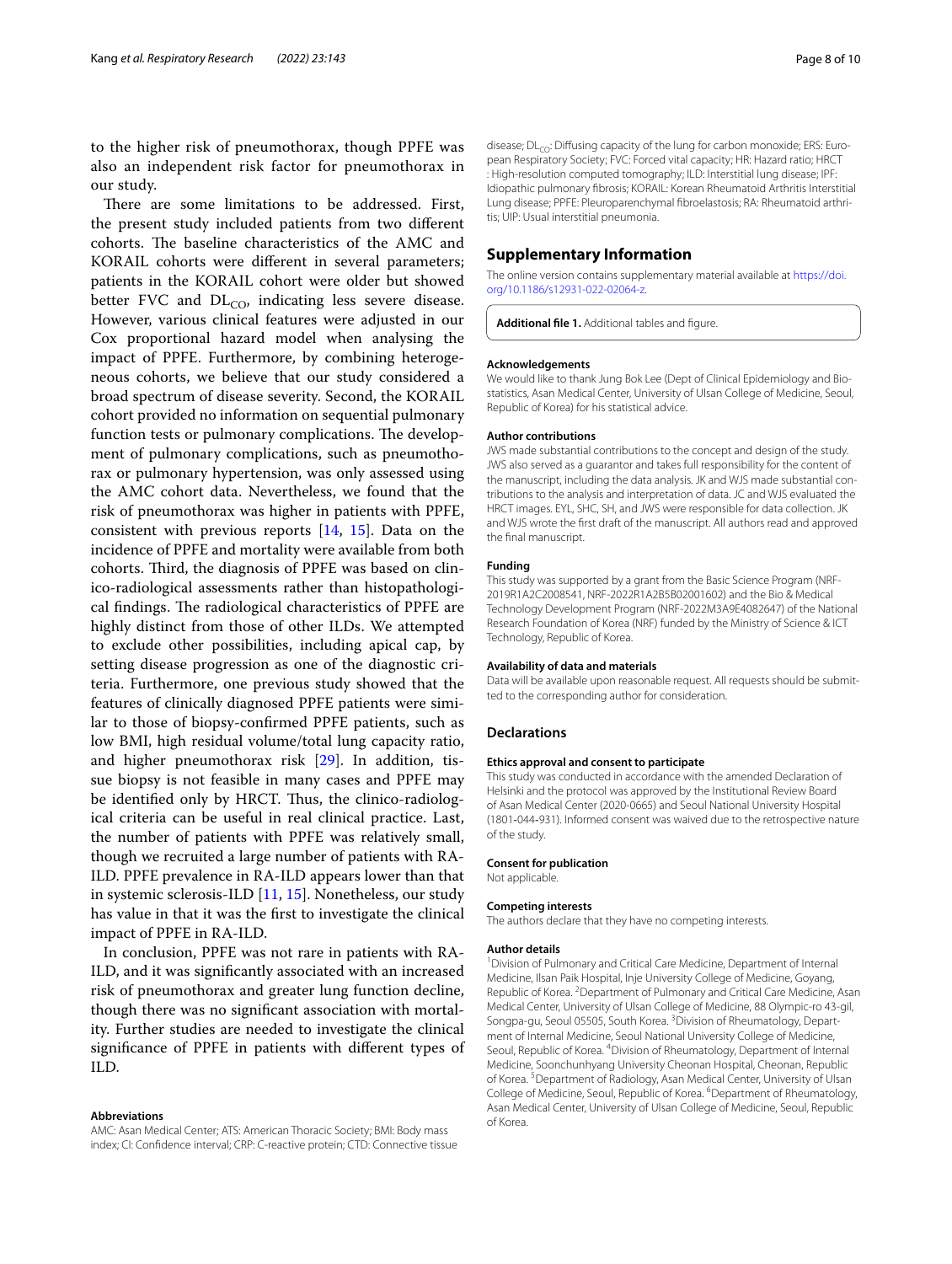Received: 29 January 2022 Accepted: 23 May 2022

#### **References**

- <span id="page-8-0"></span>Travis WD, Costabel U, Hansell DM, King TE Jr, Lynch DA, Nicholson AG, Ryerson CJ, Ryu JH, Selman M, Wells AU, et al. An official American Thoracic Society/European Respiratory Society statement: update of the international multidisciplinary classifcation of the idiopathic interstitial pneumonias. Am J Respir Crit Care Med. 2013;188:733–48.
- <span id="page-8-1"></span>2. Yoshida Y, Nagata N, Tsuruta N, Kitasato Y, Wakamatsu K, Yoshimi M, Ishii H, Hirota T, Hamada N, Fujita M, et al. Heterogeneous clinical features in patients with pulmonary fbrosis showing histology of pleuroparenchymal fbroelastosis. Respir Investig. 2016;54:162–9.
- <span id="page-8-28"></span>3. Chua F, Desai SR, Nicholson AG, Devaraj A, Renzoni E, Rice A, Wells AU. Pleuroparenchymal fbroelastosis. A review of clinical, radiological, and pathological characteristics. Ann Am Thorac Soc. 2019;16:1351–9.
- <span id="page-8-2"></span>4. Kusagaya H, Nakamura Y, Kono M, Kaida Y, Kuroishi S, Enomoto N, Fujisawa T, Koshimizu N, Yokomura K, Inui N, et al. Idiopathic pleuroparenchymal fbroelastosis: consideration of a clinicopathological entity in a series of Japanese patients. BMC Pulm Med. 2012;12:72.
- <span id="page-8-3"></span>5. Kurosaki F, Bando M, Nakayama M, Mato N, Nakaya T, Yamasawa H, Yoshimoto T, Fukushima N, Sugiyama Y. Clinical features of pulmonary aspergillosis associated with interstitial pneumonia. Intern Med. 2014;53:1299–306.
- <span id="page-8-4"></span>6. Reddy TL, Tominaga M, Hansell DM, von der Thusen J, Rassl D, Parfrey H, Guy S, Twentyman O, Rice A, Maher TM, et al. Pleuroparenchymal fbroelastosis: a spectrum of histopathological and imaging phenotypes. Eur Respir J. 2012;40:377–85.
- <span id="page-8-5"></span>7. Mariani F, Gatti B, Rocca A, Bonifazi F, Cavazza A, Fanti S, Tomassetti S, Piciucchi S, Poletti V, Zompatori M. Pleuroparenchymal fibroelastosis: the prevalence of secondary forms in hematopoietic stem cell and lung transplantation recipients. Diagn Interv Radiol. 2016;22:400–6.
- von der Thüsen JH, Hansell DM, Tominaga M, Veys PA, Ashworth MT, Owens CM, Nicholson AG. Pleuroparenchymal fbroelastosis in patients with pulmonary disease secondary to bone marrow transplantation. Mod Pathol. 2011;24:1633–9.
- <span id="page-8-6"></span>9. Konen E, Weisbrod GL, Pakhale S, Chung T, Paul NS, Hutcheon MA. Fibrosis of the upper lobes: a newly identifed late-onset complication after lung transplantation? AJR Am J Roentgenol. 2003;181:1539–43.
- <span id="page-8-7"></span>10. Orlandi M, Landini N, Bruni C, Sambataro G, Nardi C, Bargagli E, Tomassetti S, Occhipinti M, Bellando Randone S, Guiducci S, et al. Pleuroparenchymal fbroelastosis in rheumatic autoimmune diseases: a systematic literature review. Rheumatology (Oxford). 2020;59:3645–56.
- <span id="page-8-8"></span>11. Enomoto Y, Nakamura Y, Colby TV, Johkoh T, Sumikawa H, Nishimoto K, Yoshimura K, Matsushima S, Oyama Y, Hozumi H, et al. Radiologic pleuroparenchymal fbroelastosis-like lesion in connective tissue disease-related interstitial lung disease. PLoS ONE. 2017;12: e0180283.
- <span id="page-8-9"></span>12. Tanizawa K, Handa T, Kubo T, Chen-Yoshikawa TF, Aoyama A, Motoyama H, Hijiya K, Yoshizawa A, Oshima Y, Ikezoe K, et al. Clinical signifcance of radiological pleuroparenchymal fbroelastosis pattern in interstitial lung disease patients registered for lung transplantation: a retrospective cohort study. Respir Res. 2018;19:162.
- <span id="page-8-11"></span>13. Oda T, Ogura T, Kitamura H, Hagiwara E, Baba T, Enomoto Y, Iwasawa T, Okudela K, Takemura T, Sakai F, Hasegawa Y. Distinct characteristics of pleuroparenchymal fbroelastosis with usual interstitial pneumonia compared with idiopathic pulmonary fbrosis. Chest. 2014;146:1248–55.
- <span id="page-8-10"></span>14. Lee SI, Chae EJ, Song JS, Lee JH, Song JW. Pleuroparenchymal fibroelastosis in patients with idiopathic pulmonary fbrosis. Respirology. 2020;25:1046–52.
- <span id="page-8-12"></span>15. Bonifazi M, Sverzellati N, Negri E, Jacob J, Egashira R, Moser J, Piciucchi S, Mei F, De Lauretis A, Visca D, et al. Pleuroparenchymal fbroelastosis in systemic sclerosis: prevalence and prognostic impact. Eur Respir J. 2020;56:1902135
- <span id="page-8-13"></span>16. Aletaha D, Neogi T, Silman AJ, Funovits J, Felson DT, Bingham CO 3rd, Birnbaum NS, Burmester GR, Bykerk VP, Cohen MD, et al. 2010 Rheumatoid arthritis classifcation criteria: an American College of Rheumatology/ European League Against Rheumatism collaborative initiative. Arthritis Rheum. 2010;62:2569–81.
- <span id="page-8-14"></span>17. Miller MR, Hankinson J, Brusasco V, Burgos F, Casaburi R, Coates A, Crapo R, Enright P, van der Grinten CP, Gustafsson P, et al. Standardisation of spirometry. Eur Respir J. 2005;26:319–38.
- 18. Macintyre N, Crapo RO, Viegi G, Johnson DC, van der Grinten CP, Brusasco V, Burgos F, Casaburi R, Coates A, Enright P, et al. Standardisation of the single-breath determination of carbon monoxide uptake in the lung. Eur Respir J. 2005;26:720–35.
- <span id="page-8-15"></span>19. Wanger J, Clausen JL, Coates A, Pedersen OF, Brusasco V, Burgos F, Casaburi R, Crapo R, Enright P, van der Grinten CP, et al. Standardisation of the measurement of lung volumes. Eur Respir J. 2005;26:511–22.
- <span id="page-8-16"></span>20. Collard HR, Ryerson CJ, Corte TJ, Jenkins G, Kondoh Y, Lederer DJ, Lee JS, Maher TM, Wells AU, Antoniou KM, et al. Acute exacerbation of idiopathic pulmonary fbrosis. An International Working Group Report. Am J Respir Crit Care Med. 2016;194:265–75.
- <span id="page-8-17"></span>21. Galiè N, Humbert M, Vachiery JL, Gibbs S, Lang I, Torbicki A, Simonneau G, Peacock A, Vonk Noordegraaf A, Beghetti M, et al. 2015 ESC/ERS Guidelines for the diagnosis and treatment of pulmonary hypertension: The Joint Task Force for the Diagnosis and Treatment of Pulmonary Hypertension of the European Society of Cardiology (ESC) and the European Respiratory Society (ERS): Endorsed by: Association for European Paediatric and Congenital Cardiology (AEPC), International Society for Heart and Lung Transplantation (ISHLT). Eur Heart J. 2016;37:67–119.
- <span id="page-8-24"></span>22. Jacob J, Odink A, Brun AL, Macaluso C, de Lauretis A, Kokosi M, Devaraj A, Desai S, Renzoni E, Wells AU. Functional associations of pleuroparenchymal fbroelastosis and emphysema with hypersensitivity pneumonitis. Respir Med. 2018;138:95–101.
- <span id="page-8-18"></span>23. Lynch DA, Sverzellati N, Travis WD, Brown KK, Colby TV, Galvin JR, Goldin JG, Hansell DM, Inoue Y, Johkoh T, et al. Diagnostic criteria for idiopathic pulmonary fbrosis: a Fleischner Society White Paper. Lancet Respir Med. 2018;6:138–53.
- <span id="page-8-19"></span>24. Jacob J, Hirani N, van Moorsel CHM, Rajagopalan S, Murchison JT, van Es HW, Bartholmai BJ, van Beek FT, Struik MHL, Stewart GA, et al. Predicting outcomes in rheumatoid arthritis related interstitial lung disease. Eur Respir J. 2019;53:1800869.
- <span id="page-8-20"></span>25. Shaw M, Collins BF, Ho LA, Raghu G. Rheumatoid arthritis-associated lung disease. Eur Respir Rev. 2015;24:1–16.
- <span id="page-8-21"></span>26. Rajasekaran BA, Shovlin D, Lord P, Kelly CA. Interstitial lung disease in patients with rheumatoid arthritis: a comparison with cryptogenic fbrosing alveolitis. Rheumatology (Oxford). 2001;40:1022–5.
- <span id="page-8-22"></span>27. Koo SM, Kim SY, Choi SM, Lee HK. Korean guidelines for diagnosis and management of interstitial lung diseases: part 5. Connective tissue disease associated interstitial lung disease. Tuberc Respir Dis (Seoul). 2019;82:285–97.
- <span id="page-8-23"></span>28. Kim EJ, Elicker BM, Maldonado F, Webb WR, Ryu JH, Van Uden JH, Lee JS, King TE Jr, Collard HR. Usual interstitial pneumonia in rheumatoid arthritis-associated interstitial lung disease. Eur Respir J. 2010;35:1322–8.
- <span id="page-8-25"></span>29. Enomoto Y, Nakamura Y, Satake Y, Sumikawa H, Johkoh T, Colby TV, Yasui H, Hozumi H, Karayama M, Suzuki Y, et al. Clinical diagnosis of idiopathic pleuroparenchymal fbroelastosis: a retrospective multicenter study. Respir Med. 2017;133:1–5.
- <span id="page-8-26"></span>30. Suzuki Y, Yoshimura K, Enomoto Y, Yasui H, Hozumi H, Karayama M, Furuhashi K, Enomoto N, Fujisawa T, Nakamura Y, et al. Distinct profle and prognostic impact of body composition changes in idiopathic pulmonary fbrosis and idiopathic pleuroparenchymal fbroelastosis. Sci Rep. 2018;8:14074.
- <span id="page-8-27"></span>31. Bonifazi M, Montero MA, Renzoni EA. Idiopathic pleuroparenchymal fbroelastosis. Curr Pulmonol Rep. 2017;6:9–15.
- <span id="page-8-29"></span>32. Goh NS, Desai SR, Veeraraghavan S, Hansell DM, Copley SJ, Maher TM, Corte TJ, Sander CR, Ratoff J, Devaraj A, et al. Interstitial lung disease in systemic sclerosis: a simple staging system. Am J Respir Crit Care Med. 2008;177:1248–54.
- <span id="page-8-30"></span>33. Kelly CA, Saravanan V, Nisar M, Arthanari S, Woodhead FA, Price-Forbes AN, Dawson J, Sathi N, Ahmad Y, Koduri G, Young A. Rheumatoid arthritisrelated interstitial lung disease: associations, prognostic factors and physiological and radiological characteristics–a large multicentre UK study. Rheumatology (Oxford). 2014;53:1676–82.
- 34. Tanaka N, Kim JS, Newell JD, Brown KK, Cool CD, Meehan R, Emoto T, Matsumoto T, Lynch DA. Rheumatoid arthritis-related lung diseases: CT fndings. Radiology. 2004;232:81–91.